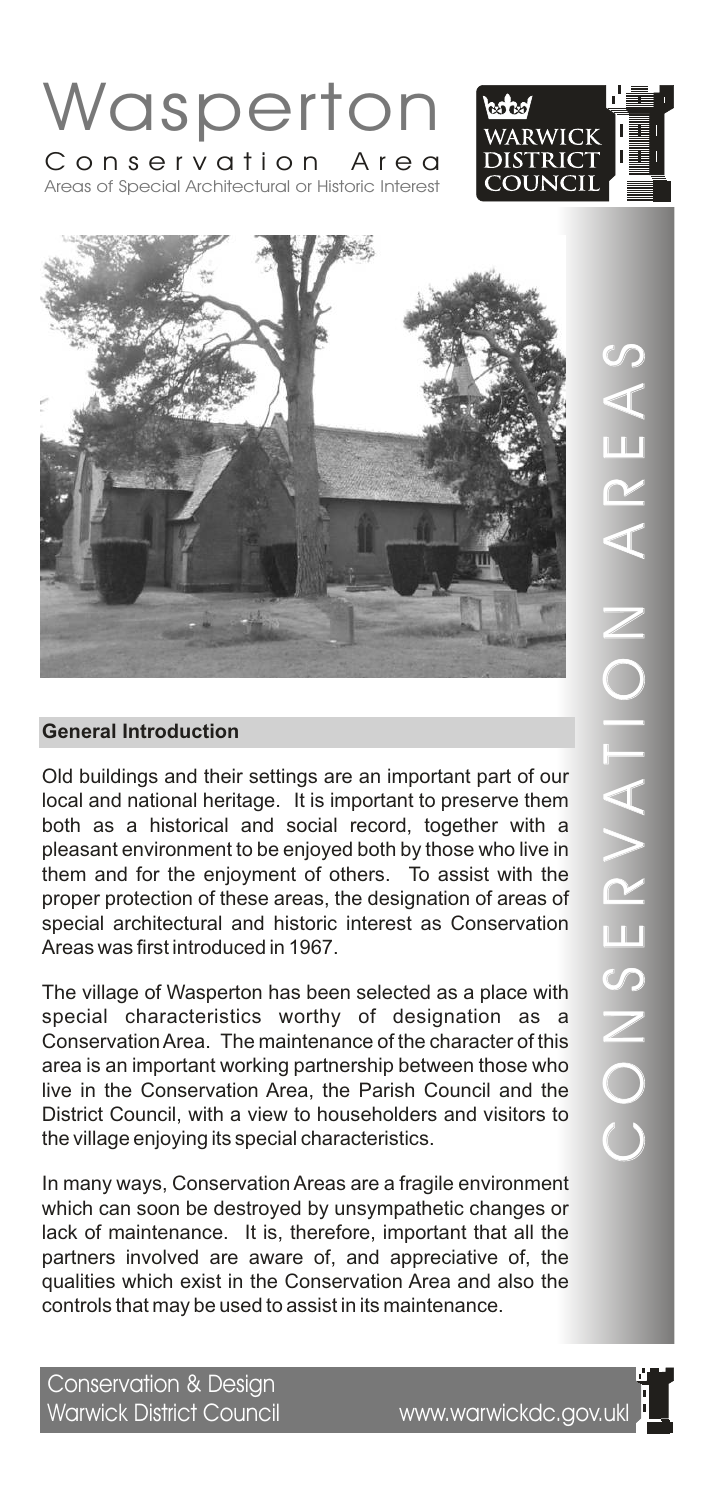**Wasperton Conservation Area.**





This small publication has been designed to give a brief introduction to the Conservation Area by looking at its historical background, its characteristics and identifying those areas which need to be preserved or enhanced. General information is also given in the leaflet to enable those who live in the Conservation Area to both enjoy this privilege and also to understand how to seek further advice when it is needed.

### **Wasperton Conservation Area**

The area designated as a Conservation Area in Wasperton is outlined on the map above. The Conservation Area in Wasperton was designated in 2002.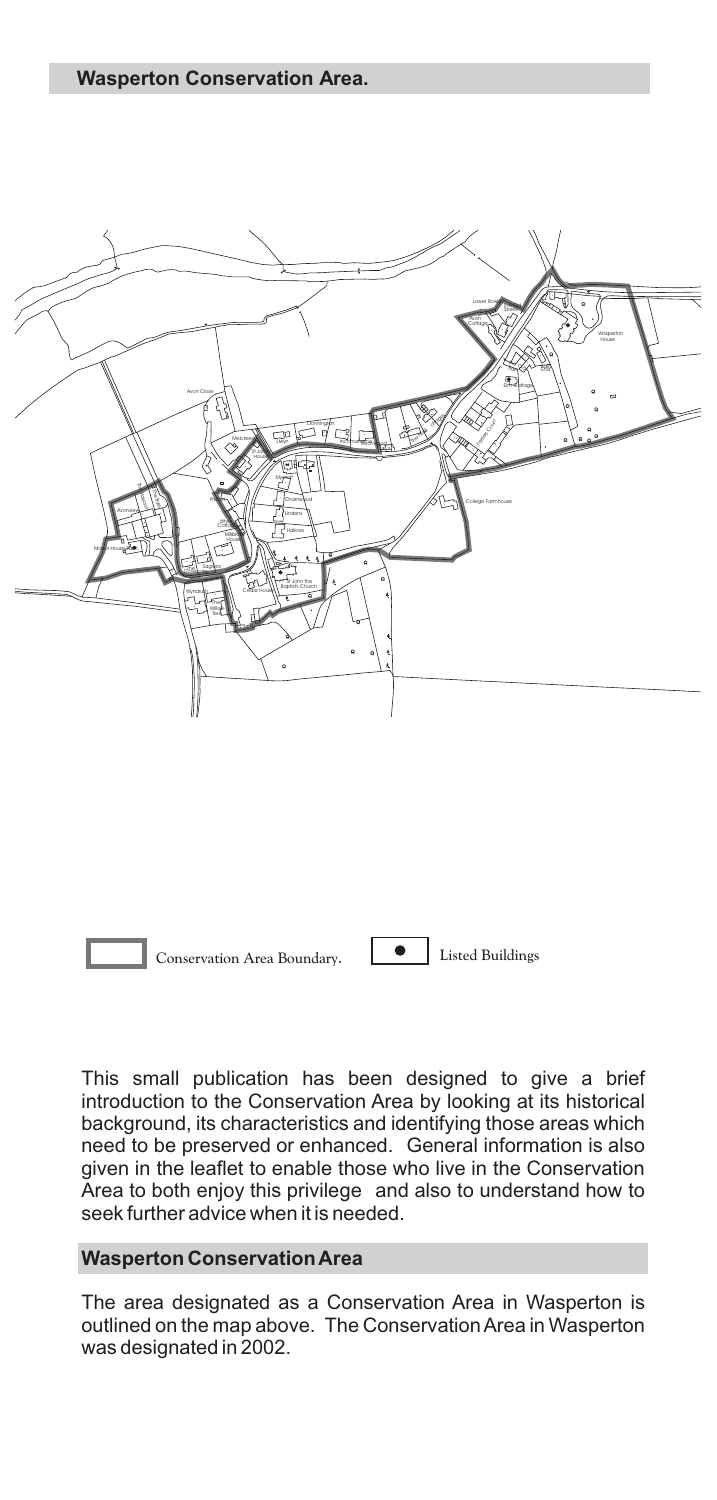# **Listed Buildings**

The following properties are statutorily protected as Listed Buildings within the Wasperton Conservation Area, because these buildings are of high architectural and historic interest; they are among the top 2% of buildings in England statutorily protected. Any works to a Listed Building which affect its character or appearance will require Listed Building Consent. Certain repair works may be eligible for grant aid. Further information concerning Listed Buildings may be obtained from the District Council's Conservation staff.

The following properties in Village Road are Listed Grade II - Church of St John The Baptist, Elm Cottage, Wasperton House and Old Manor House (Manor House Farm) which is Grade II\* Listed.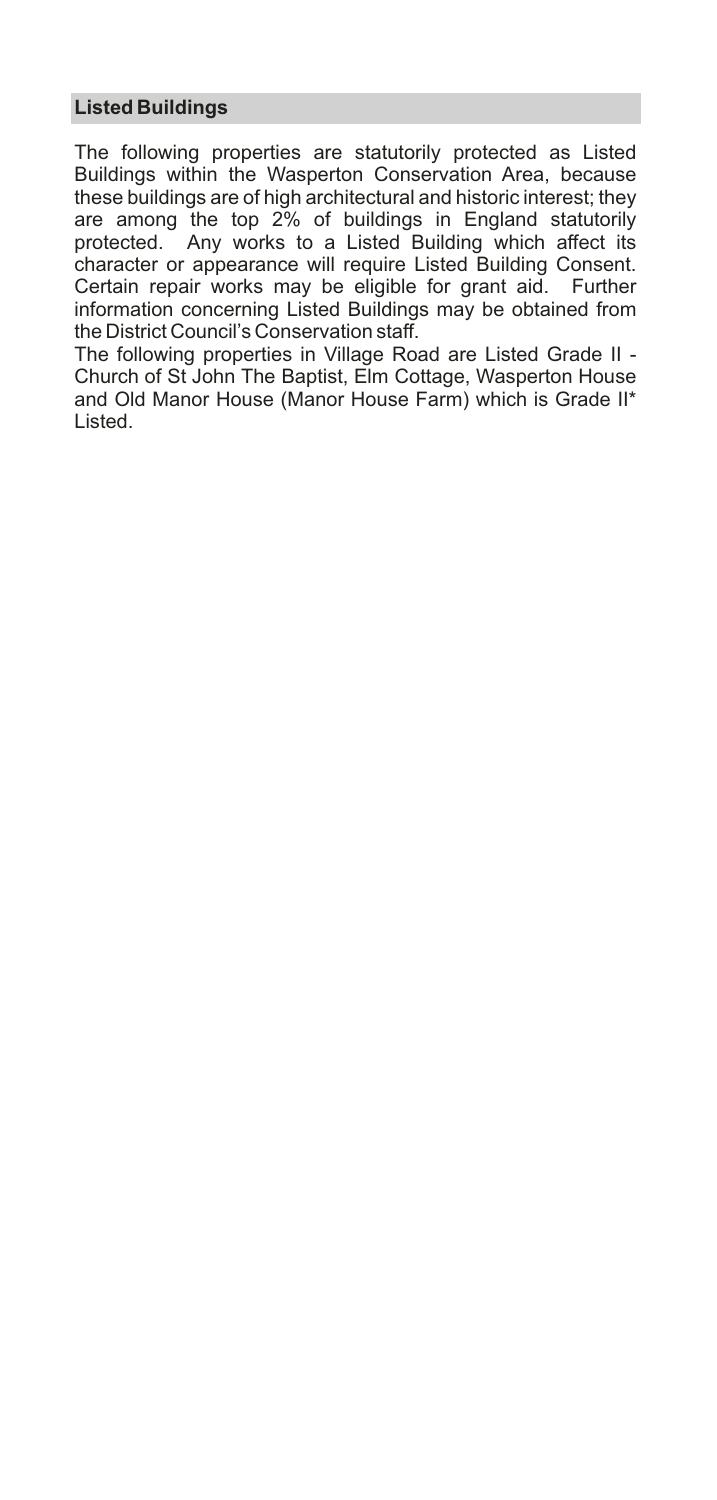# **Areas included within the Conservation Area**

The following areas are included within the Wasperton Conservation Area; significant parts of Village Road and Manor Farm Buildings. If you are unclear whether or not your house is included in the Conservation Area please contact the Conservation staff at Warwick District Council.

### **Scheduled Monuments, Historic Parks and Sites of Special Scientific Interest**

There are no Scheduled Ancient Monuments, Historic Parks or Sites of Special Scientific Interest within the Wasperton Conservation Area. However, the nearest areas designated as such are, Enclosures and Drove Road 90m south of Manor House Farm, Enclosure 550m south south west of Manor House Farm and Enclosures and pits north of Hail End Bridge.

In certain instances, works within the Conservation Area adjacent to the boundary of one such area of special interest may need to be considered in the context of the location of the specially designated area.

# **Historical Background**

Archaeological evidence suggests that the village of Wasperton had a pre-Saxon settlement. The earliest record of Wasperton exists as one of the original endowments of the Benedictine Monastery of Coventry, founded by Lady Godiva's husband, Leofric, Earl of Mercia. The Domesday Book recorded the village with a population of ninety-one people, a mill, with a rent of 20/ and thirty acres of meadow and land for eleven ploughs , four loads of salt and 1000 eels. It remained under ecclesiastical ownership until the sixteenth century Reformation, apart from a period during the twelfth century when it was held by the Lucys of Charlotte Park. The first record of the parish exists in 1279, recording the ministrations of Geoffrey de Hulle. It is believed that the Manor Hall was also built towards the end of the thirteenth century. After the dissolution, the manorial estate of Wasperton was granted to the Walter family, under whose control it remained until 1632, when it passed into the hands of Sir Simon Fanshawe and Sir John Sackville through marriage. In 1660, the two landlords enclosed part of the village land. After successive changes, it was held by Dr Richard Rawlinson, a famous antiquary and benefactor of the Bodleian Library Oxford, who granted it to St Johns College of Oxford in 1775. The parish church of St John The Baptist was completely rebuilt in a Gothic style by Sir Gilbert Scott in 1843.

Wasperton never came under the direct influence of a resident lord of the manor, so village social life tended to be dominated by the leading farming families of the period. The population of the village reflected the demographic changes of the country. In 1665 Wasperton's inhabitants numbered 89, in 1790 the number had risen to 212, and by 1851, the population totalled 292 to fall to 200 by the end of the nineteenth century.

#### **Character of Conservation Area**

The Wasperton Conservation Area boundary follows the pattern of the historic core of Wasperton Village. The character is one of original cottages where they still exist, linked by open spaces along the village street and some modern infill, some of which is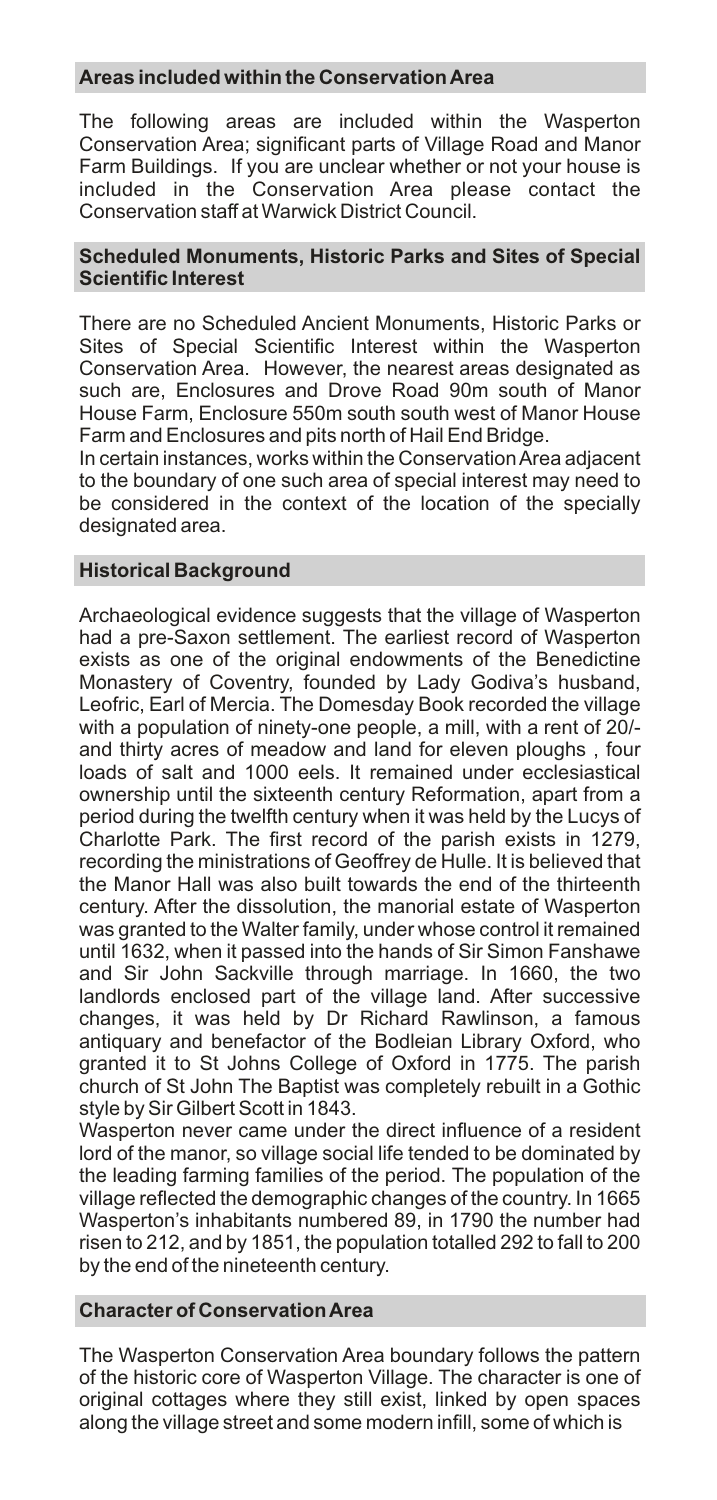not within the Conservation Area boundary. The entrance to the village is dominated by the grounds of Wasperton House with the Jubilee Oak on the corner of the main road. There are several more recent developments included within the Conservation Area which are early 20th Century estate cottages which form a link with the open space on the opposite side of the road, across which are views across to the tree belt leading from the churchyard. Also included in this open area is College Farm which is said to be designed by Basil Spence. Following the road round the corner, there is a strong hedge line in front of the twentieth century houses on the east side of the road and in this area the character of the Conservation Area is defined by more traditional properties on the west side of the road leading down to the significant group with the Church and former Rectory, with their mature grounds. There is then a linear link to the Manor Farm complex; this includes the Grade II\* farmhouse of medieval origins together with the associated barns which have now been converted into dwellings. There was originally an octagonal dovecote in the paddock however, sadly this has now been demolished. At this part of the Conservation Area there are views into the open countryside.

# **Important Views**

There are important views at the entryto the village by the Jubilee Oak to the main street. There are also significant views across the farmland in the centre of the village towards the tree belt running to the churchyard. There are views out between houses towards the river and more significantly across open countryside from Manor Farm buildings

# **What does Conservation Area Designation Mean?**

The formal definition of a Conservation Area within the Planning (Listed Buildings and Conservation Areas) Act 1990 is "an area of special architectural historic interest, character or appearance of which it is desired to preserve or enhance". The designation of a Conservation Area has several formal consequences which includes:-

The demolition of all complete buildings and certain parts of buildings within Conservation Areas is controlled, requiring Conservation Area consent from the District Council.

- It is an offence to cut down, uproot, lop, top or wilfully damage or destroy any tree in a Conservation Area, except with the consent of the District Council.
- . The amount of permitted development "that which can be built without planning permission" is more limited in a Conservation Area and additional limitations apply to the display of advertisements.



Planning Services PO Box 2178 Planning Services<br>PO Box 2178<br>Riverside House, Milverton Hill Royal Leamington Spa. CV32 5QH Switchboard: 01926 450000 Fax: 01926 456542 Royal Leamington Spa. CV32<br>Switchboard: 01926 450000<br>Fax: 01926 456542